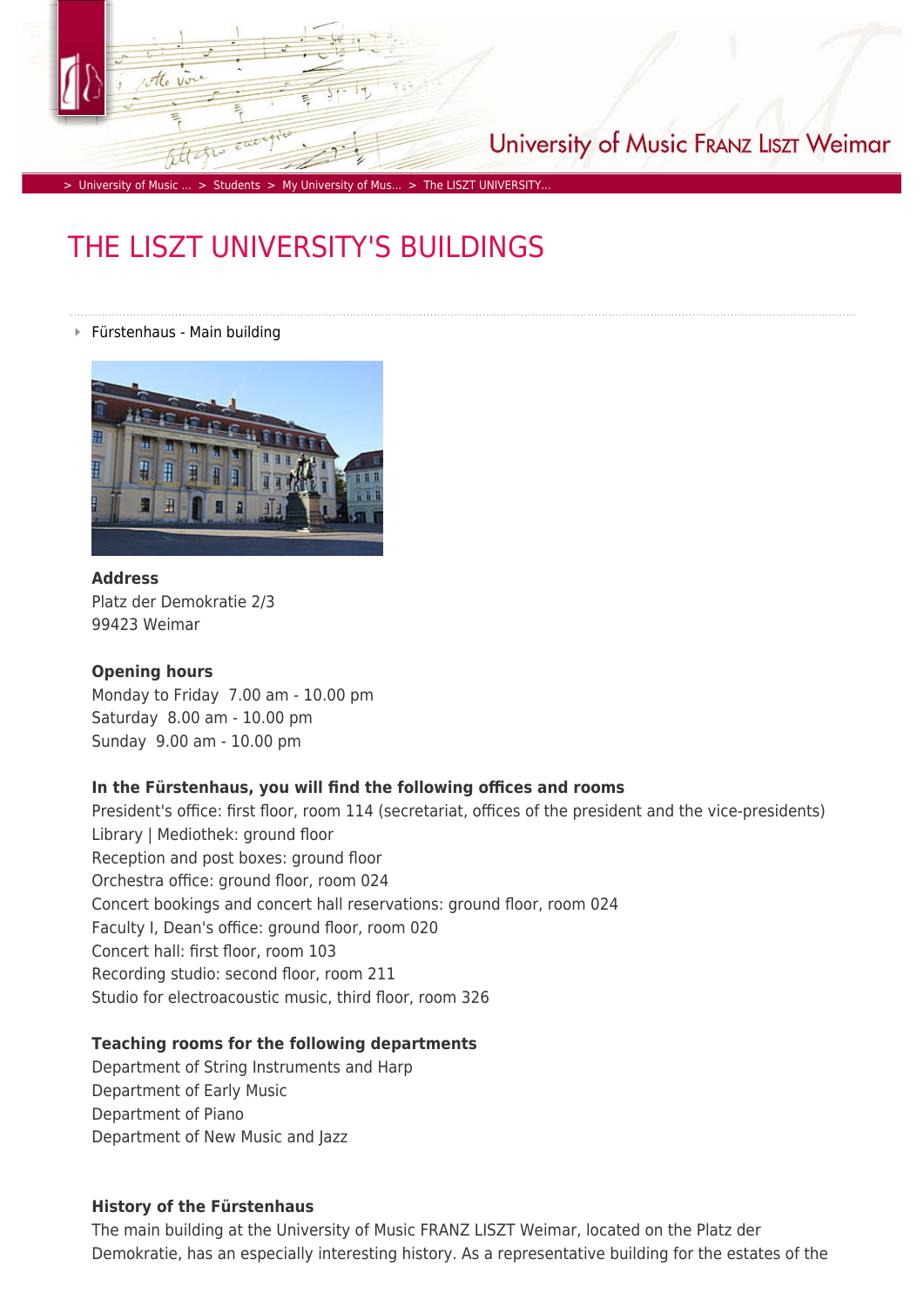country, building began in 1770. After the devastating fire of 1774 in the castle located opposite the building, the Fürstenhaus served as a residence for the ducal family - this is where the name Fürstenhaus comes from ('Fürst' can be translated into English as ruler or prince). After this it served various governmental purposes. From 1808 to 1816 it served as a domicile for the 'Free Drawing School'. From 1848 to 1920, the Fürstenhaus was the house of parliament for the grand duchy Saxony-Weimar-Eisenach. From 1920 to 1933 it was the house of parliament of Thuringia. From 1933-1945, the NSDAP-Gauleitung, the governor of Thuringia in the Third Reich, and high-level SS and police administration resided in the building.

The government and parliament of Thuringia, including the Ministry of the Interior, which had also been located in the Fürstenhaus, have worked since 1950 in the new capital of Thuringia, Erfurt. The administration of the University of Music FRANZ LISZT Weimar managed to acquire the building in 1951. A thorough renovation of the building, which was in relatively bad shape, could not be undertaken. With great effort, the building was furnished and the most critical building modifications were able to be made. The building lying directly to the north-west of the school was also transferred to the LISZT UNIVERSITY.

The urgently needed restoration of the building took place from 1992 to 1999; this took place while the school was in session except for the last two years. A significant part of the building was replaced; in 1997, the entire middle section of the building was taken out to rebuild the festival room, which was actually originally conceived in 1770, but never realised. Since 1999 the festival room has been the core that characterises the educational and artistic centre of the school. A modern sound studio and a studio for electroacoustic music are also located in the Fürstenhaus. On the ground floor one can find the school's library as well as the media library. String players, pianists and composers have their main place of study in this building, and from here the rectorate manages the school.

#### Rößlersches Haus - Administration building



#### **Address**

Platz der Demokratie 2/3 99423 Weimar

# **Opening hours**

Monday to Friday 6.30 am - 4.00 pm

# **You will find the following offices in the administration building**

Chancellor's office: third floor, rooms 304 and 305 Events office: ground floor, rooms 001 to 003 Academic and student affairs: first floors, rooms 101 to 106 IT: rooms 102, 209 and 307 Media and editorial office: second floor, rooms 201 and 206 Marketing: second floor, rooms 204 and 205 Academic quality and development: second and third floor, rooms 202, 203 and 303 Lawyer's office: third floor, room 302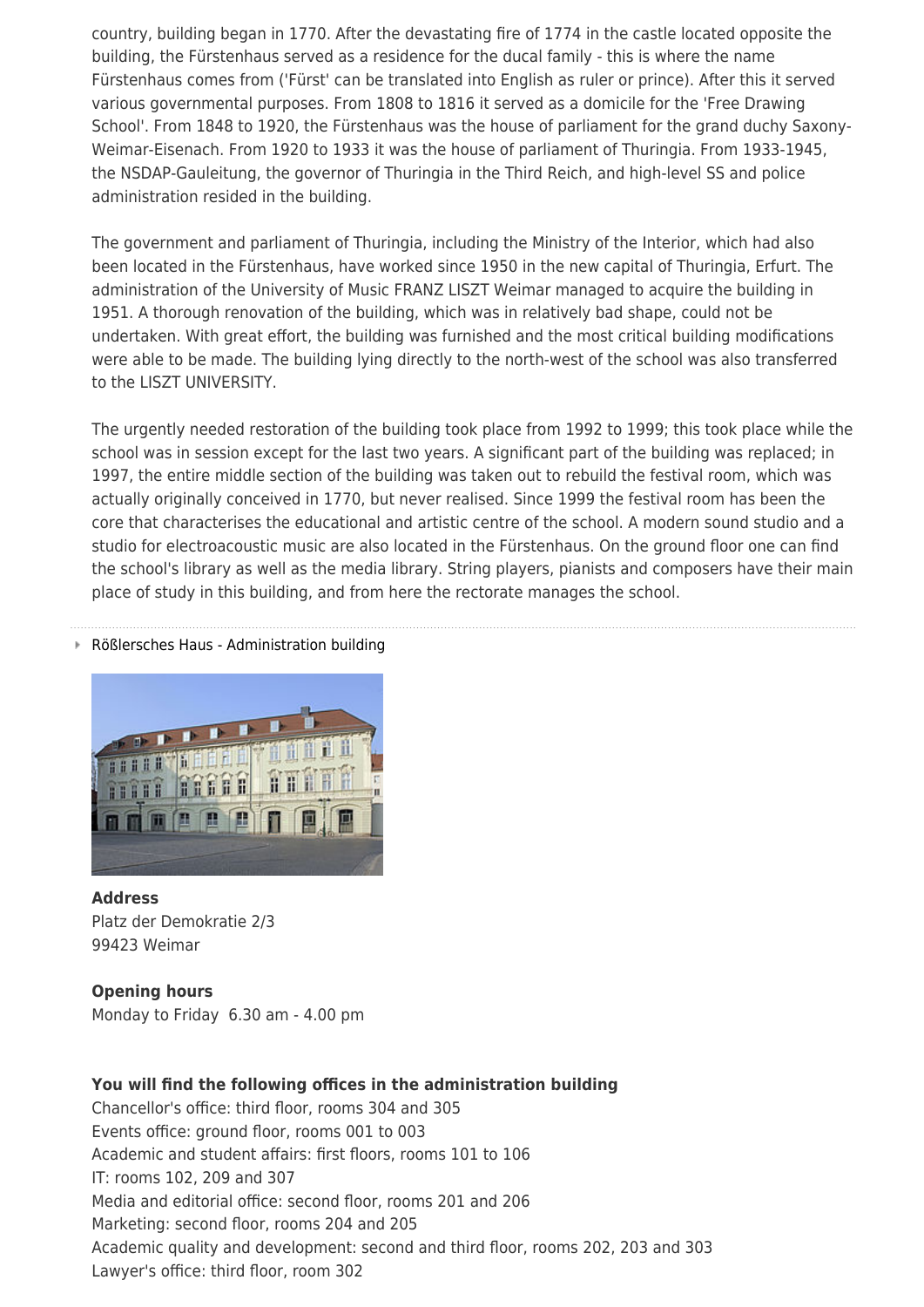## **History of the Rößlersches Haus**

The administration building of the University of Music FRANZ LISZT Weimar, located just to the northwest of the main building 'Fürstenhaus' embodies a contradiction in that the building has a massive facade whereas the building itself is actually quite narrow. This fact can only be attributed to its somewhat complicated historical development (as well as to state protection of historical monuments). Originally there were three buildings there - the 'Fürstenkeller' facing the market to the north, a building to the rear and a small connecting wooden building used as a stall. After the fire of 1774 in the castle, when the ducal family moved into the Fürstenhaus, the square which was gradually developing in front of the Fürstenhaus needed a defining border to the west - to the east there was the Grünes Schloss (which houses the library today). Instead of creating a new building from scratch, it was decided in 1785 to build a so-called curtain facade onto the exterior of the buildings which were already there. Behind the facade the buildings grew together over centuries while serving various uses. After colonnades were built onto the Fürstenhaus in 1889, the Rößlersches Haus needed a contemporary substantiation; this was realised in 1891 and 1892. The large balcony in the centre was removed in the middle of the 20th century.

From 1909 to 1936 the building was owned by the Rößler family, it was then bought by the government for use by the police and turned into an administration building. In 1951 it was given to the LISZT UNIVERSITY along with the Fürstenhaus and began serving as the administration building. During restoration lasting all the way up until 1999, the process of making it one building had to be completed. Today a modern administration building is situated behind the curtain facade.

#### ■ Kaufstraße - Administration building

**Address** Kaufstraße 2-4 99423 Weimar

**Postal address** Platz der Demokratie 2/3 99423 Weimar

**Opening hours** Monday to Friday 6.30 am - 4.00 pm

# **You will find the following offices in the administration building (3rd floor):**

Human resources: first and third floors, rooms 301 to 305 and 322 Finances: rooms 314 to 317 Instrument loans: room 315 Controlling: room 306 ERP-Projekt: rooms 303 and 320

Klostergebäude Am Palais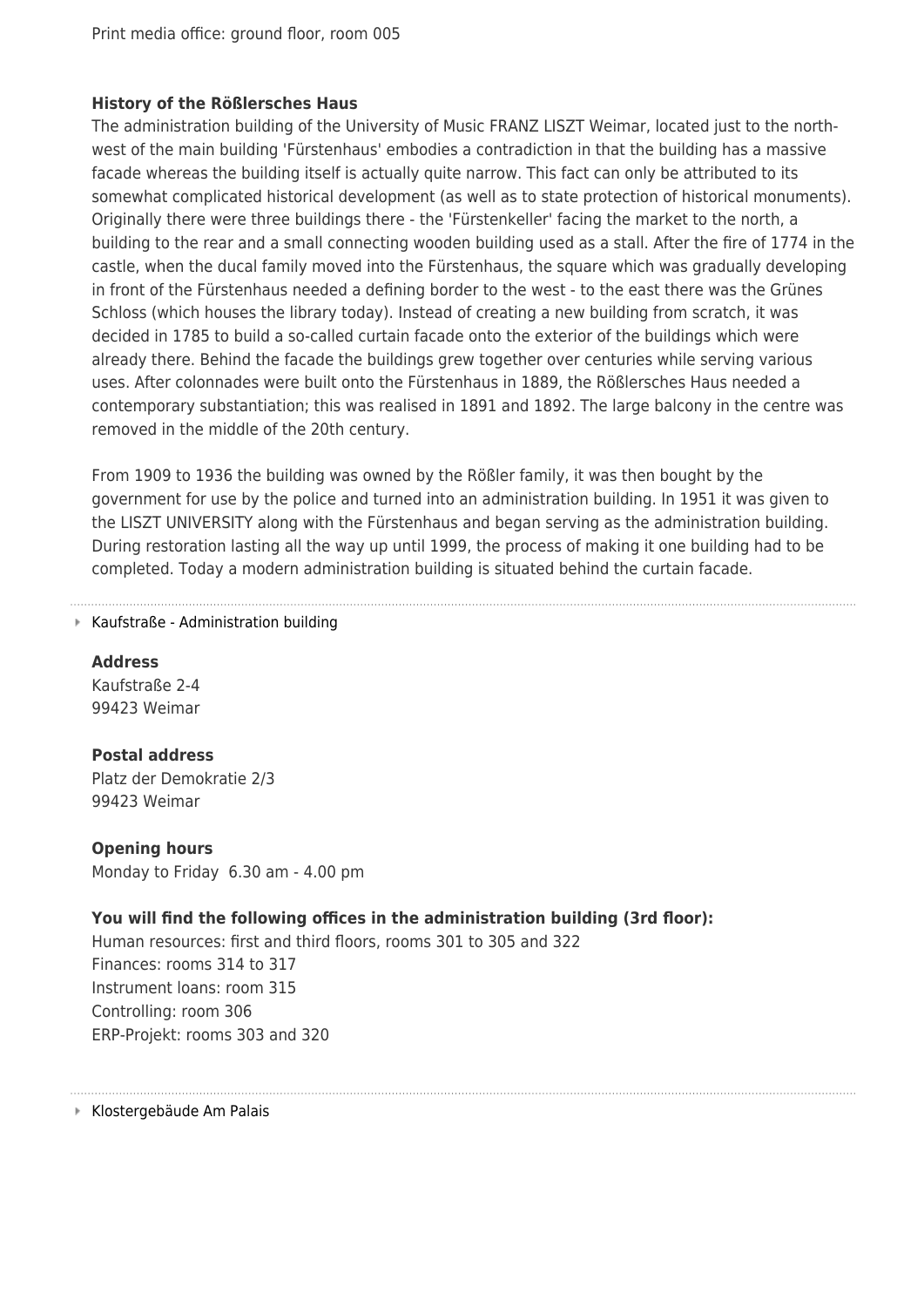

# **Address** Am Palais 4 99423 Weimar

# **Opening hours**

Monday to Friday 7.00 am - 10.00 pm Saturday 8.00 am - 10.00 pm (access with chip card) Sunday 9.00 am - 10.00 pm (access with chip card)

# **You will find the following offices and rooms at the Klostergebäude Am Palais**

Secretariat for the Department of Music Education and Church Music: first floor, room 107 Concert Hall Am Palais: first floor, room 109 Teaching rooms of the Department of Music Education and Church Music: first and second floors

# **History of the Klostergebäude Am Palais**

'Am Palais' is the name of the street where the monastery building Am Palais of the University of Music FRANZ LISZT Weimar is located. The street leads to the 'Wittumspalais', the former residence of the widow duchess Anna Amalia (1739-1807). Anna Amalia had an important role in establishing the fame of Weimar as a cultural centre. One reason for this was the fact that she and her son, the duke Herzog Carl August, had brought some of the greatest classical poets to their 'company at table' in the Wittumspalais. Two attic rooms in the side tract of this palace were the first place of residence for the 'Großherzogliche Orchesterschule' (Grand Ducal Orchestral School) founded in 1872, now part of the LISZT UNIVERSITY.

In 1874 the school moved to the neighbouring 'Kornhaus', which used to be a Franciscan monastery around the year 1500; Martin Luther preached there several times. After the monks were expelled as a result of the reformation around 1530, the church there was used as a repository for grain - this is where the name comes from; 'Korn' can be translated as grain.

From 1874 the grand ducal school and starting in 1919 the state music school expanded continually until 1925 at which point they had the Kornhaus all to themselves. In 1929 primary school music teachers were educated there. In 1930 the 'Staatliche Musikschule' became the 'Hochschule für Musik' and in the beginning of 1933 the Department of Church Music was founded at the Kornhaus as well. Up until the year 1951 it was the main building for the LISZT UNIVERSITY - at that time known simply as the Hochschule für Musik.

Even to this day the departments of church music and school music education work there; these departments have use of the entire building. The hall located in the building contains a massive organ, which is indispensable for the education of the organists of the LISZT UNIVERSITY. Since its restoration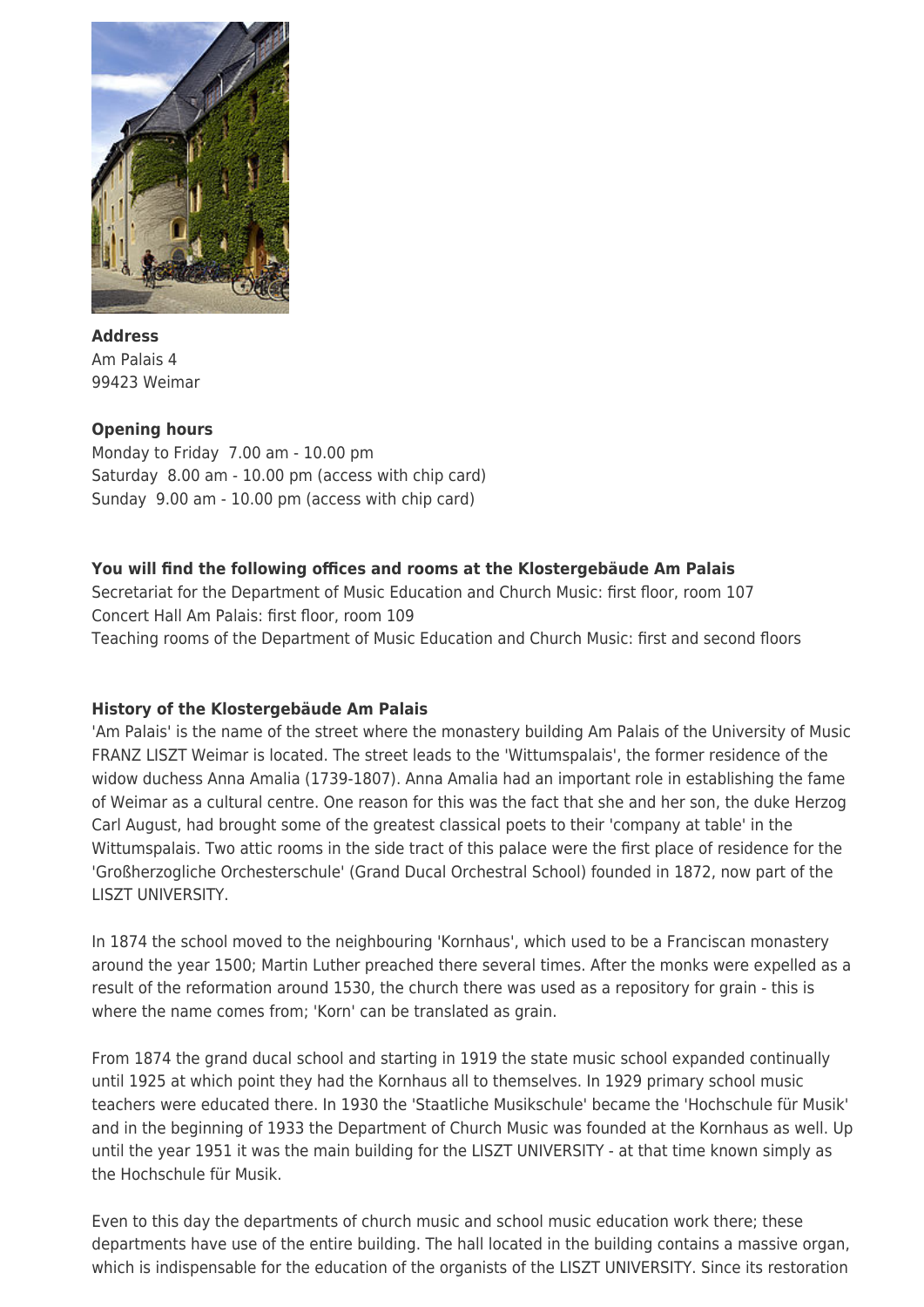in the years 1991 to 1998, the building is safe from collapse and outfitted with modern classrooms. The gabled roof, which was bombed in 1945, has pointed proudly to the sky over Weimar since its renovation in 1997 and 1998.

hochschulzentrum am horn



**Address** Carl-Alexander-Platz 1 / Leibnizallee 99425 Weimar

## **Opening hours**

Monday to Friday 8.00 am - 6.00 pm (no restrictions) Monday to Sunday 7.00 am - 10.00 pm (access with chip card)

## **You will find the following offices and rooms at the hochschulzentrum am horn**

The LISZT UNIVERSITY archive | Thuringian state music archive: basement Faculty II, Dean's office: ground floor, room 024 Faculty III, Dean's office: ground floor, room 001 Secretariat for the Department of Musicology Weimar-Jena: fourth floor, room 403 Musicology library: fourth floor, room 409 Office of the Arts management department: fourth floor, room 408 Music theory offices: second floor, rooms 205-207

#### **Teaching rooms for the following departments**

Department of Wind / Brass Instruments and Percussion Department of Conducting and Opera Coaching Department of Contemporary Music and Jazz Department of Musicology Weimar-Jena, with Arts Management

#### **History of the hochschulzentrum am horn**

Carl Heinrich Ferdinand Streichhan, the leading building director in Weimar in the mid 19th century, erected a casern on the hill east of the Ilm from 1854 to 1859 in historical style; the building has a high artistic and architectural value and was later renamed the Weimar Acropolis because of its location towering above the city. The last soldiers - after 1945 Soviet and Russian - moved out of this building in 1993. After several years of renovation supported in part by the European Union, many departments of the school have been using the building with its modernly outfitted and sound-proof rooms since 2001. The name 'School Centre' is an indicator that it is the largest building of the Musikpädagogik .

Wind players, percussionists, conductors, jazz musicians, musicologists and culture management students have their main place of education in this building. In addition, all lectures in music theory and musicology take place there. In the tower in the western wing one can find the departmental library for musicology. The University Archive / THURINGIAN REGIONAL MUSIC ARCHIVE is located on the ground floor. Opposite this building there are two student residence buildings, where students can feel at home.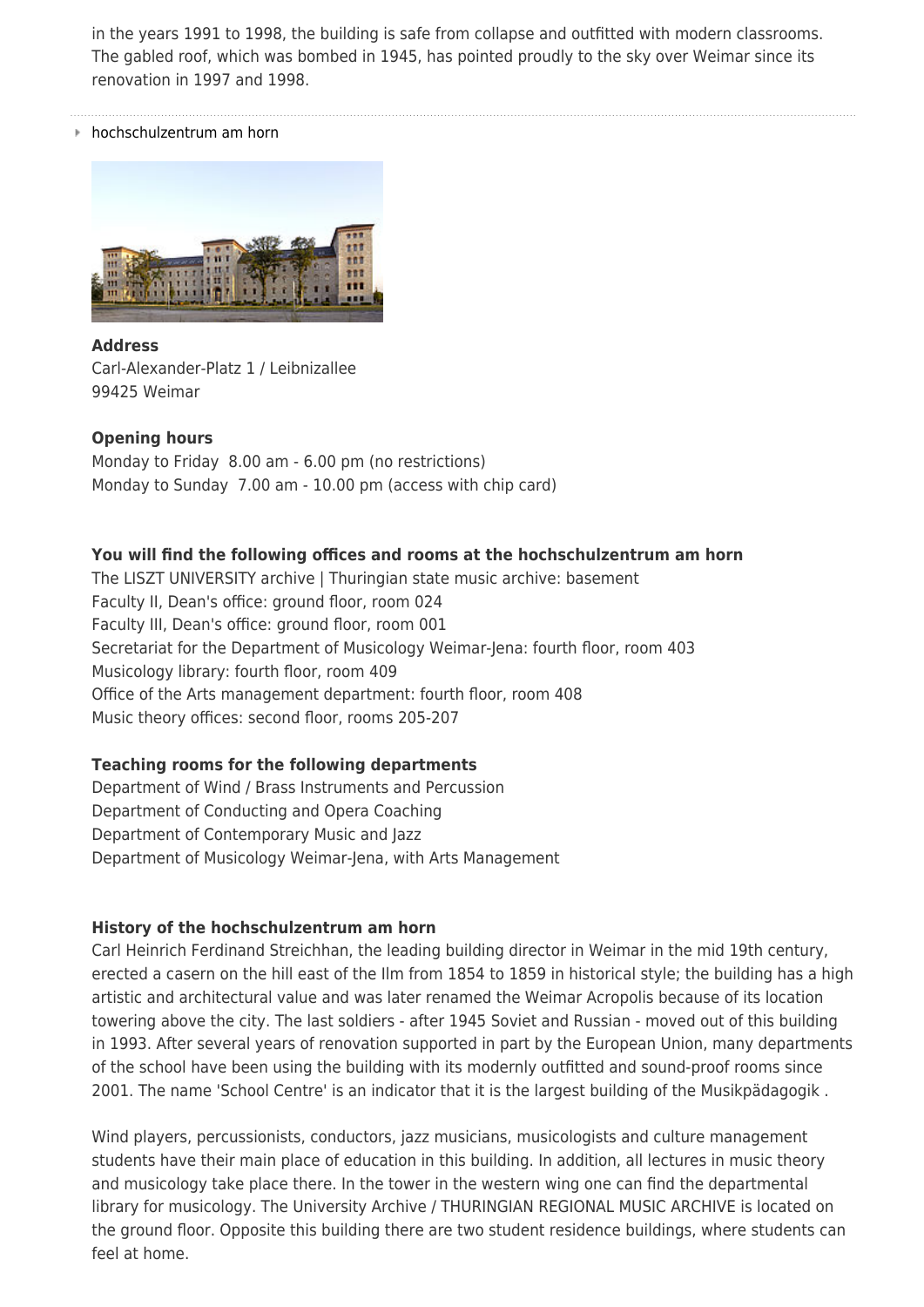■ Bach House Belvedere



# **Address** Schloss Belvedere 99425 Weimar

#### **Opening hours**

Monday to Friday 7.00 am - 10.00 pm Saturday 8.00 am - 6.00 pm (access with chip card) Sunday 8.00 am - 6.00 pm (acces with chip card)

### **You will find the following rooms at the Bach House**

Teaching rooms for the Department of Guitar

#### Beethoven House Belvedere



**Address** Schloss Belvedere 99425 Weimar

#### **Opening hourse**

Monday to Friday 7.00 am - 10.00 pm Saturday 8.00 am - 6.00 pm (access with chip card) Sunday 8.00 am - 6.00 pm (access with chip card)

#### **You will find the following offices and rooms at the Beethoven House**

Teaching rooms and hall of the Department of Voice | Opera: first and second floors Secretariat for the Departments of Voice | Opera and Guitar: first floor, room 001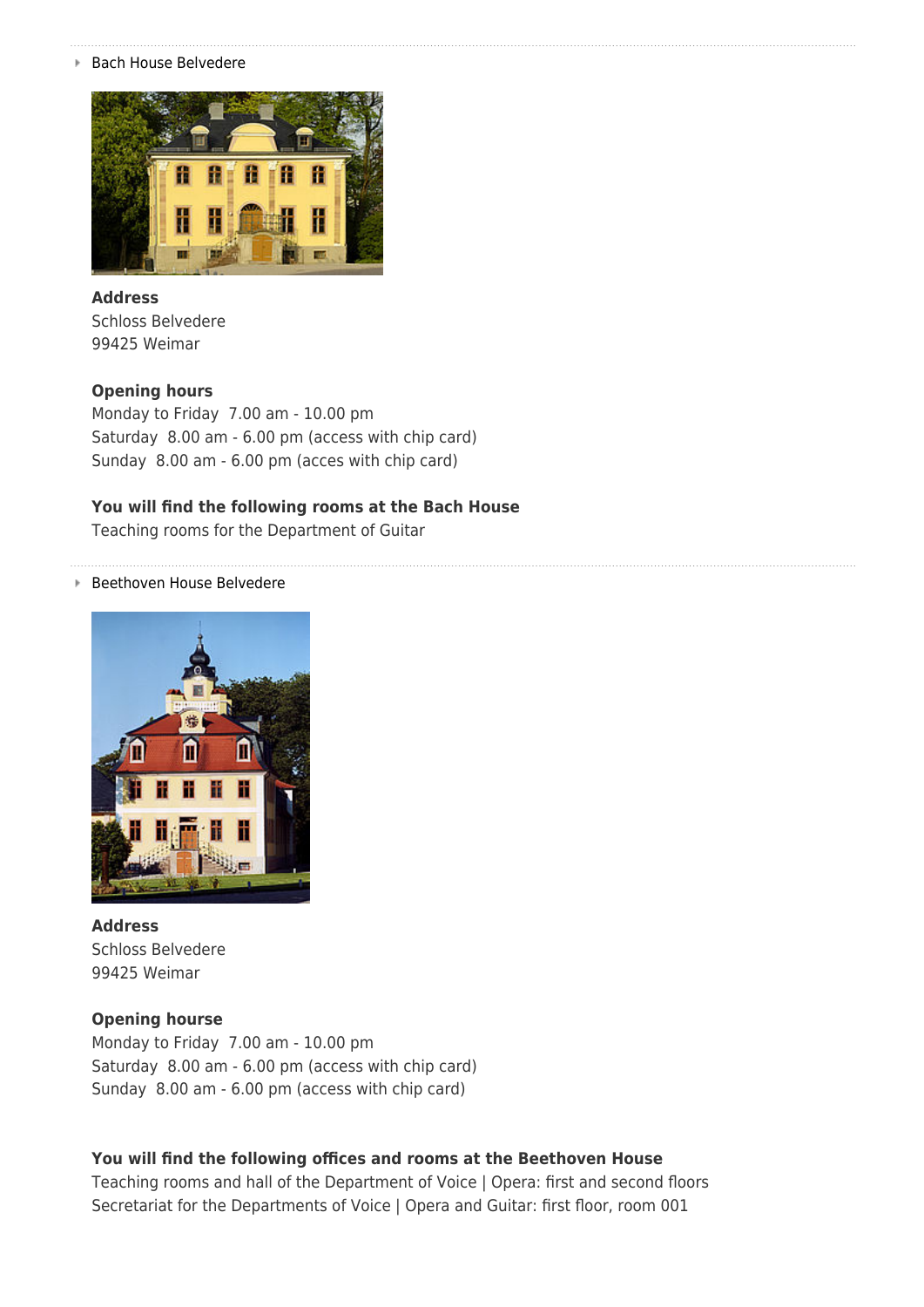Haydn House Belvedere



**Address** Schloss Belvedere 99425 Weimar

## **Opening hours**

Monday to Friday 7.00 am - 10.00 pm Saturday 8.00 am - 6.00 pm (access with chip card) Sunday 8.00 am - 6.00 pm (access with chip card)

## **You will find the following rooms at the Haydn House**

Teaching rooms of accordion (Department of New Music and Jazz)

#### Studio Theatre Belvedere



#### **Address**

Schloss Belvedere (Wagner House) 99425 Weimar

#### **Opening hours**

Monday to Friday 7.00 am - 10.00 pm Saturday 8.00 am - 6.00 pm (access with chip card) Sunday 8.00 am - 6.00 pm (access with chip card)

#### **The following activities take place at the Studio Theatre Belvedere**

Rehearsals and performances of the opera school of the Department of Voice | Opera

#### **History of the Studio Theatre**

The Weimar opera school is one of few schools in Germany to have its own studio theatre. It lies within the idyllic parkland grounds of Belvedere just outside of town. It is situated next to Beethoven House, in which all vocal related subjects are taught. All drama/theatre lessons as well as all performances take place in the theatre so that from day one, the students can learn what the requirements and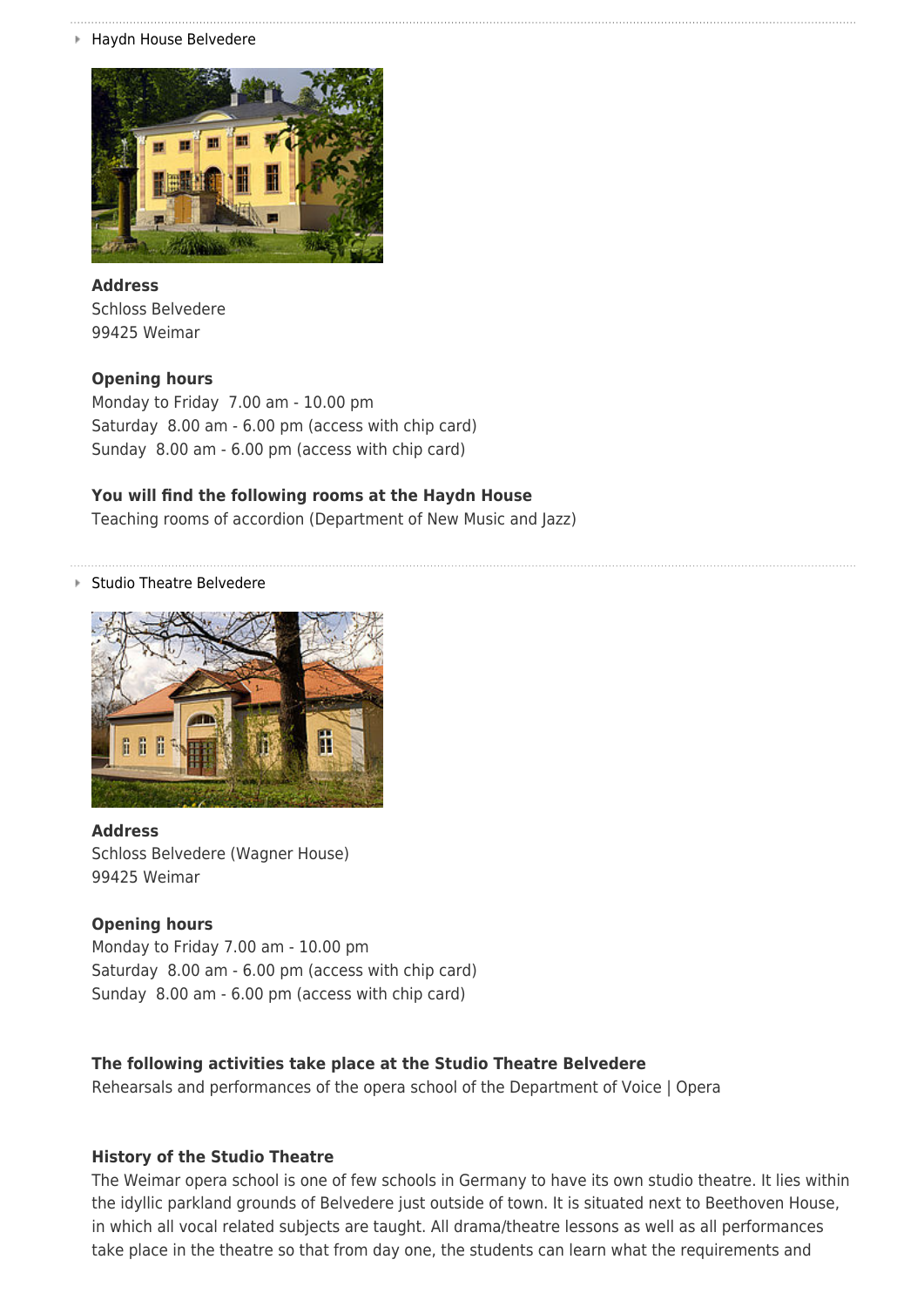necessities of the stage are. Through the development of each individual's presence, these lessons provide a feed back both for the students and teachers.

Beyond that, the studio theatre Belvedere with its specifically young and fresh aesthetics offers the possibility of rehearsing and presenting works of all genres with a small orchestra in front of an interested audience.

The auditorium has approximately 140 seats. There is room for a Mozart orchestra in the pit which can be lowered. It is possible to alter the auditorium layout through flexible platforms that can be hoisted thus providing differing communication possibilities. The 10 x 10 metre stage has a rotating platform and many features including modern lighting, sound and video techniques.

#### Altenburg



**Address** Jenaer Str. 3 99425 Weimar

#### **You will find the following offices and rooms at the Altenburg**

Liszt-Salon: first floor Exhibition 'Liszt, the Altenburg and Europe': first floor Franz-Liszt-Centre Research projects of the Department of Musicology Weimar-Jena: various floors

#### **History of the Altenburg**

The Altenburg is located in the Jenaer street which lies just outside of Weimar's city centre beyond the Ilm park. It was built in 1810-1811 and during the years following 1848, Princess Carolyne of Sayn Wittgenstein and her husband, Franz Liszt, lived there. The energetic artistic and cultural / political commitment of the celebrated musician, as well as the social radiance of his noble friends soon made the Altenburg a centre for the intellectual exchange of ideas of artists and those interested in culture from both Germany and foreign countries.

After an eventful history the Altenburg is once again enjoying a prominent position in cultural circles. Since 1989, through the Musikpädagogik ( the former orchestral school founded by Franz Liszt) along with the Franz Liszt Society e.V., the building has become a central location for research regarding Liszt as well as a meeting place for artists from all world.

 $\rightarrow$  Opening times of the University buildings (PDF, German)